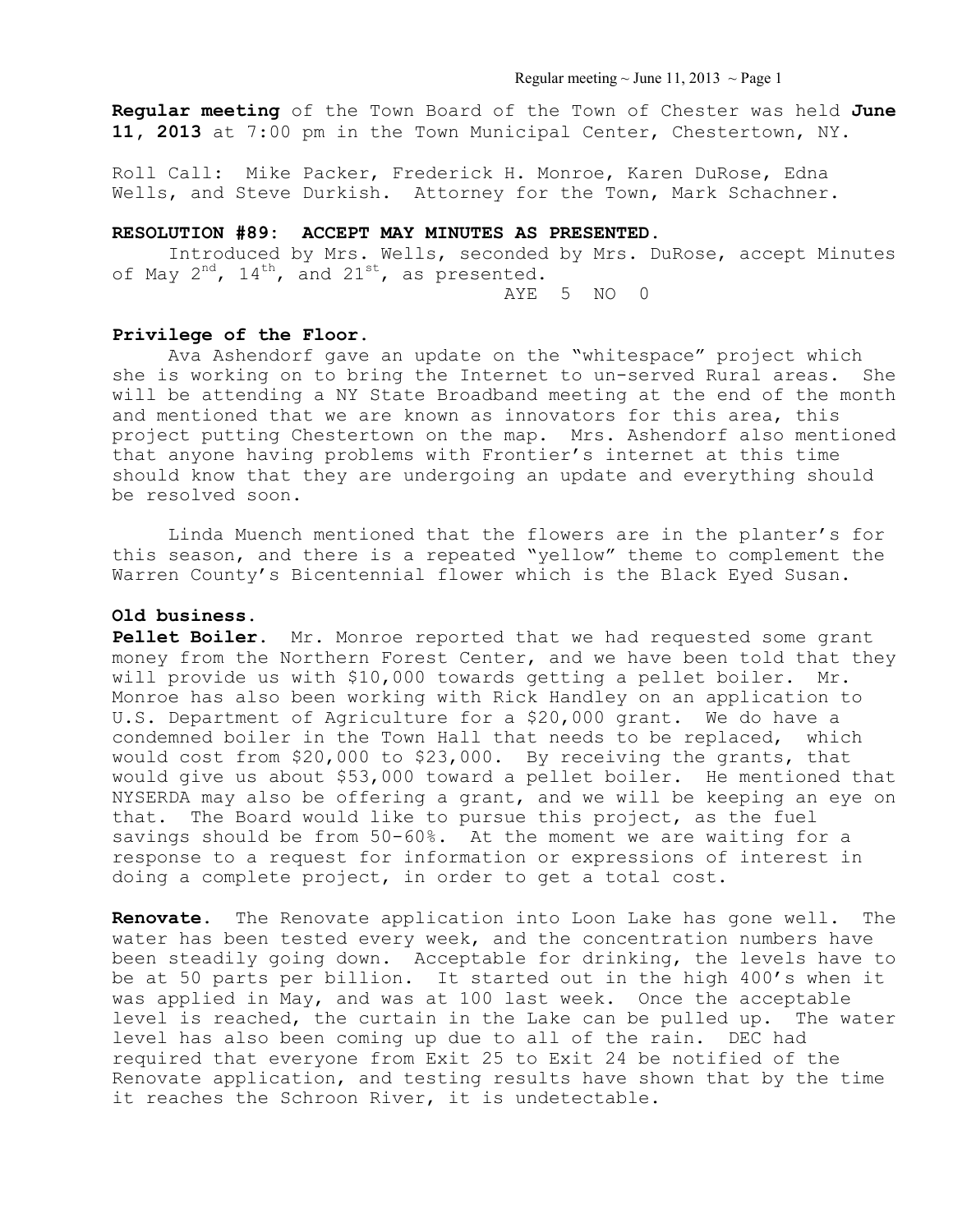Mr. Monroe stated that APA requires a post treatment survey be done of all the plants in the treatment area, and he will be getting in touch with the Darrin Fresh Water Institute in Bolton, or the Nature Conservancy for a cost for that. We have until September to get that done.

#### **New business.**

**Re-appointment of Assessor.** Supervisor Monroe mentioned that our Assessor had agreed to come back through September, to finish to the end of his previously appointed term. Additionally, Mr. Monroe had spoken with him recently, and he is willing to come back and be appointed for another term after September 30th.

# **RESOLUTION #90: REAPPOINT PAUL MANIACEK AS ASSESSOR OCTOBER 1ST, 2013.**

Introduced by Mrs. Wells, seconded by Mr. Packer, accept offer from Paul Maniacek for re-appointment as Assessor on October  $1^{st}$ . Any notification for future resignation must be offered at least 90 days in advance of vacating the office.

AYE 5 NO 0

#### **L.A. Group.**

A contract had been done with the L.A. Group about a year ago for continuation of services. We had gone through a procurement process with them, and had a grant with the Department of State Local Waterfront Revitalization Project, being funded specifically for recreation and for Dynamite Hill. Basically, L.A. Group would just do an assessment of everything we have, they would hold workshops, establish priorities, identify enhancement projects, develop conceptual plans, hold public informational meetings, draft a recreation plan, then do a final plan. This would put us in a position to be competitive for any future grants. The Board feels that this would be a wise thing to do, and maybe get some trails funded for use within the Town. The grant would pay for half of the cost, and we would then pay the other half with occupancy tax money. Mr. Monroe has also sent a letter to the Department of State requesting approval to work with the L.A. Group because of our past dealings with them, and our existing contract. Wayne LaMothe from Warren County Planning thinks they will approve it, we are just waiting for something back from them in writing.

## **RESOLUTION #91: APPROVE ADDENDUM TO EXISTING CONTRACT WITH L.A. GROUP.**

Introduced by Mr. Durkish, seconded by Mrs. Wells, approve addendum to our current contract with the L.A. Group.

AYE 5 NO 0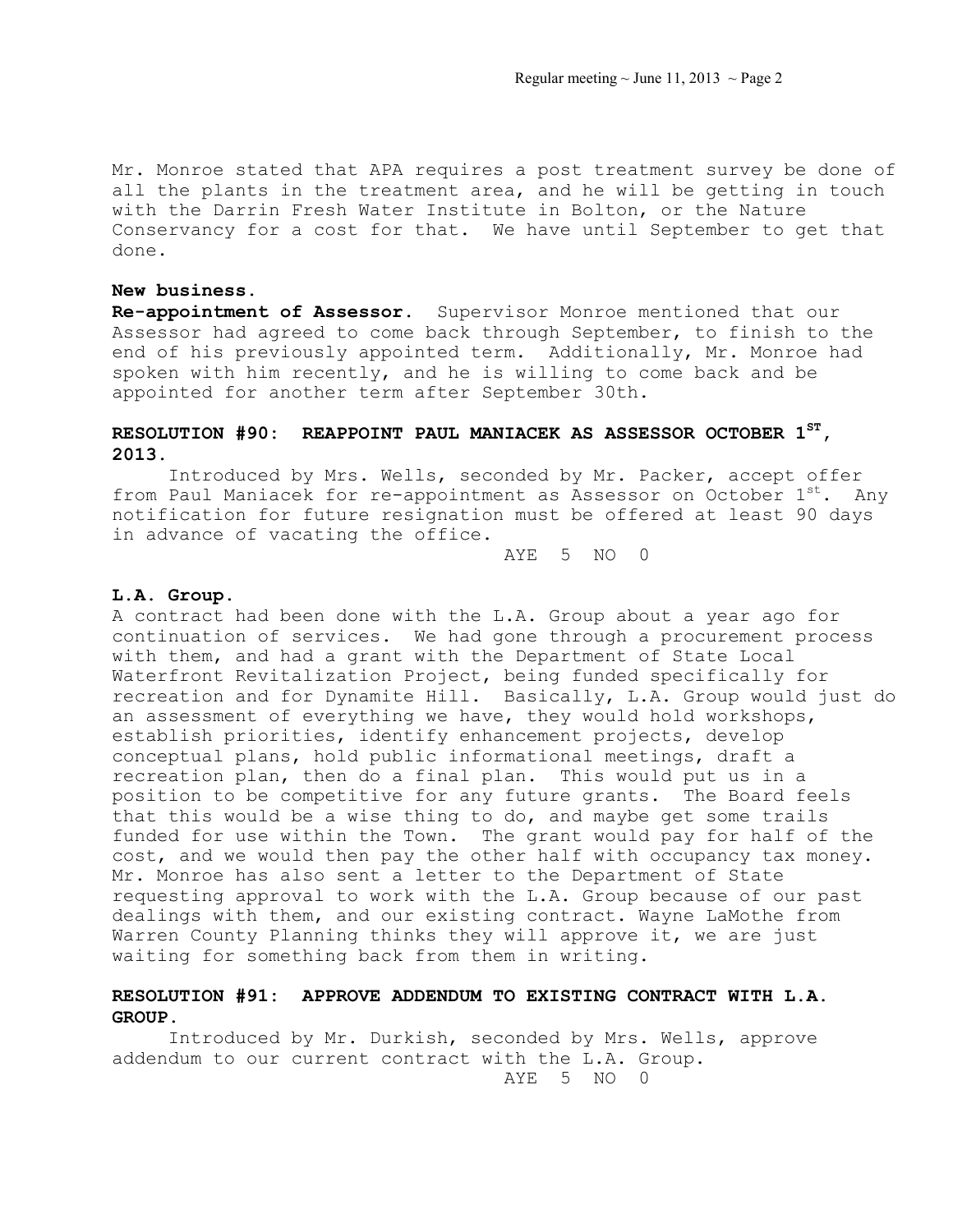#### **South Handicap Ra**m**p.**

Darryl Clute, d/b/a Adirondack Masonry, has been working on the ramp at the south end of the Town Hall building, and found that it was almost disintegrated underneath it. He has been rebuilding it. At the same time, some of the stonework alongside the building was chipped and broken. He took some of the pieces from the wall over by the court, and has moved them near the ramp, and then poured concrete where they came from, which Jason painted to match the rest of the stones. Mr. Clute feels that he may go over the allotted budget that had been designated for the job, so Mr. Monroe asked for an increase in the budgeted amount for this project to a maximum of \$12,000. Should they run over, Jason said that we can do the pouring of concrete where the ramp starts, because that needs replacing as well. Mr. Durkish asked whether John West could be asked to back off on the salt being used, which Mr. Monroe said he has talked to him about. There are other products out there that can be used instead, and Mr. Monroe will remind him again before the snow season starts.

## **RESOLUTION #92: AUTHORIZE AN INCREASE IN BUDGET TO A MAXIMUM OF \$12,000 FOR REPAIR TO THE SOUTH ENTRANCE HANDICAP RAMP.**

Introduced by Mrs. DuRose, seconded by Mrs. Wells, authorize an increase in the budget for repair to the south entrance handicap ramp to a maximum of \$12,000.

AYE 5 NO 0

### **Authorize stipend for Assessor Clerk.**

 Mr. Maniacek had spoken with Mr. Monroe about giving a stipend to Carol Bleickhardt of \$180 for her work getting ready for Grievance Day, and for her undertakings during his absence.

#### **RESOLUTION #93: AUTHORIZE STIPEND FOR ASSESSOR CLERK.**

Introduced by Mr. Packer, seconded by Mrs. Wells, authorize Carol Bleickhardt be compensated in the amount of \$180 for her work on the Board of Assessment Review.

AYE 5 NO 0

#### **North Warren Emergency Squad.**

 Mr. Monroe reported to the Board that the Squad had been under contract with a company called E-5. Basically they were doing management of all the volunteers, and provided an Operations Manager for the Rescue Squad and the ALS Techs. Our representative on that board said that there had been some missed calls because the ALS didn't appear, and the Operations Manager went on vacation for some period of time and was not available. They decided not to renew the contract with E-5. The Town does not want to be involved with micromanaging the Squad, but we want to make sure: 1) that they can perform the contract we have with them, 2) that they are governed by the Board of Directors and not by the paid employees, and 3) that they are keeping an eye on taxpayer money.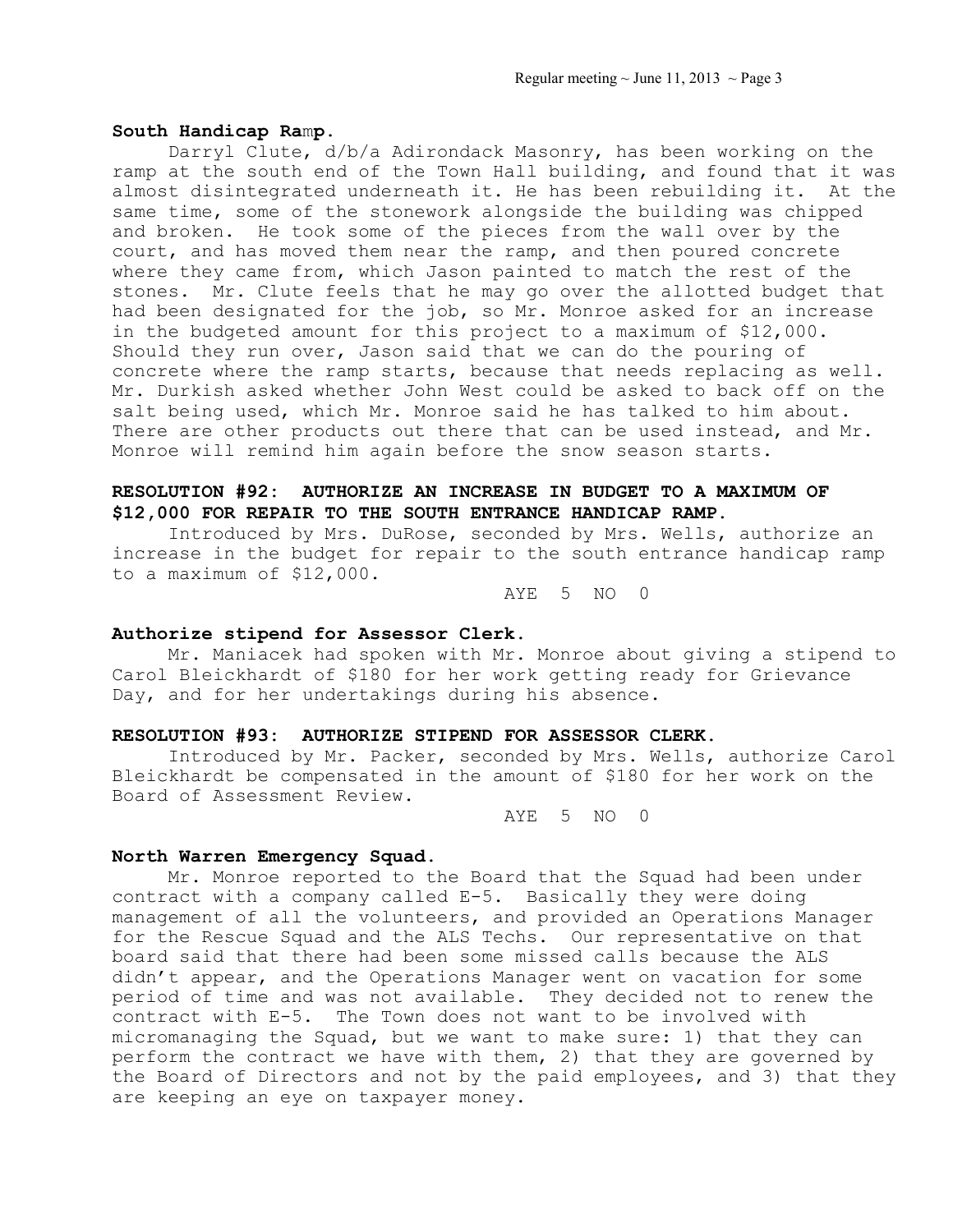They will be entering into a new contract with a different Operations Manager, and assured Mr. Monroe that they were able to meet all of the concerns mentioned. Keena Staffing will be taking care of the administration of the payroll.

**Adirondack Action.** A letter has been received from Adk Action regarding suspension of mowing of the roadsides from the end of June until mid-September in order to preserve the milkweed for the imperiled Monarch butterfly migration. The milkweed is the only plant on which the Monarchs lay their eggs. Observation of our roadsides does not reveal much milkweed, and the Board feels that for the safety of the traffic and the driver's line of vision, mowing of roadsides will continue as it has in the past.

**Speed bumps.** Resident Dan Wallace has requested the installation of speed bumps on the Gambles Beach Road, due to the excessive speed of traffic and heavy trucks on it, and the safety of the children who live there or use the road as access to go swimming, fishing, canoeing, etc. He presented the Board with several petitions from concerned citizens, and has also requested a reduction in the speed limit, which, if not posted, would be 55 m.p.h. Discussion ensued regarding DOT recommendations for traffic calming devices, whether they be speed humps, with a maximum height of 3-4", or speed bumps which can be higher. Jason has recommended a speed limit of 15 m.p.h., as he recognizes the traffic hazards there. DOT will need to be approached before we can post the speed limit. Any speed impeding devices would be removed before the winter plowing would be implemented.

# **RESOLUTION #94: REINSTATE SEASONAL SPEED BUMPS ON GAMBLES BEACH ROAD AND REQUEST SPEED LIMIT REDUCTION FROM DOT.**

 Introduced by Mrs. Wells, seconded by Mrs. DuRose, reinstate seasonal speed bumps on the Gambles Beach Road, and request speed limit reduction from DOT to 15 m.p.h.

AYE 5 NO 0

**Boat wash station.** The boat wash station has been ordered and should be delivered soon. Mr. Monroe is trying to set up a meeting with Jason and Ed Greismer to see where to put it. He had attended a press conference for Senator Kirsten Gillibrand last week in Bolton where a pressure wash station was set up. He asked the operator what he recommended for security for it, because it is an expensive unit. He was told that they rent a pod which the unit can be kept in, and only the pad is external. The only time the unit has to be moved out of the pod is for expulsion of the water that is in it. Some sort of barrier will need to be placed around the pad to keep traffic from driving over it.

Loon Lake Park District Association does not want the boat launch open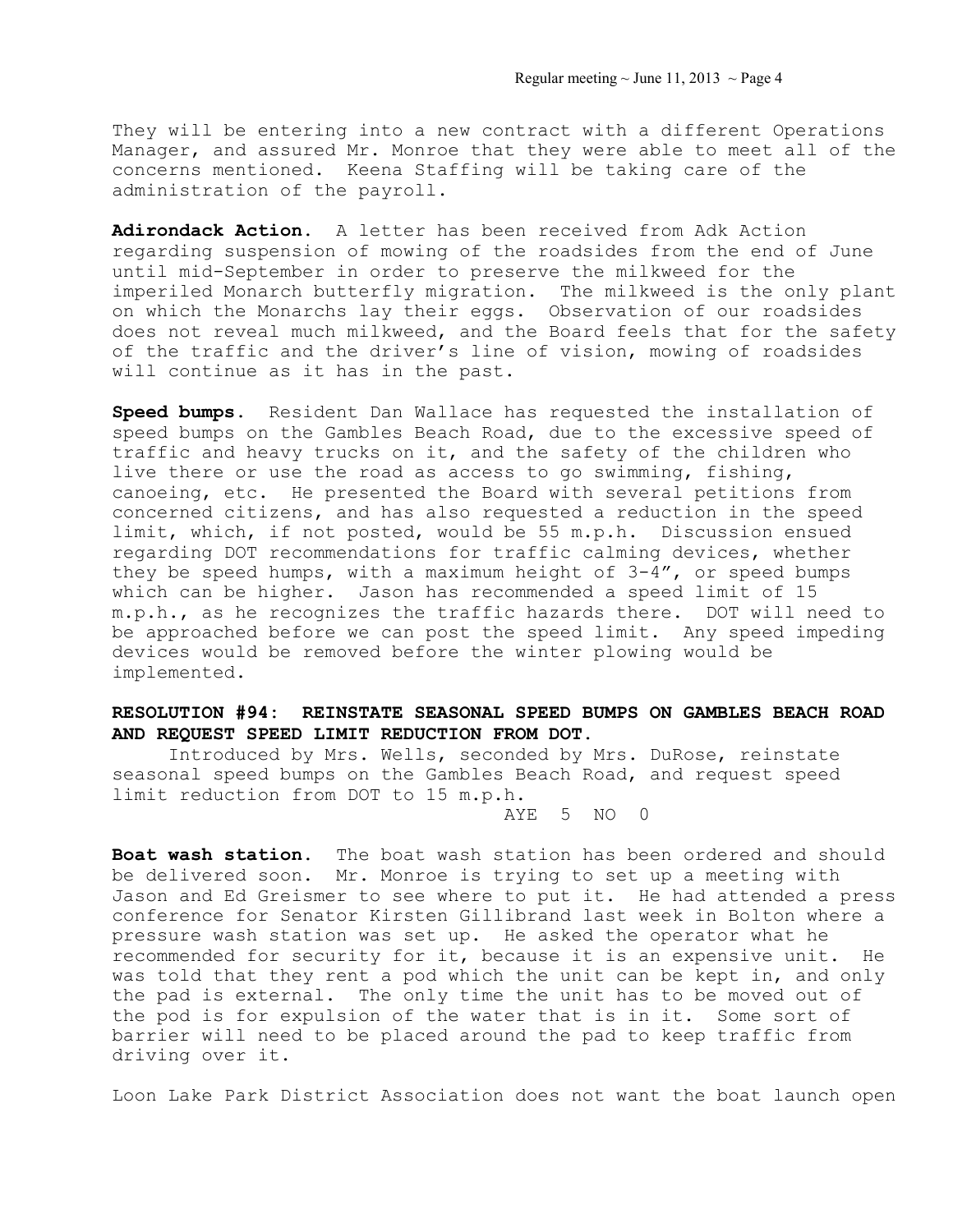Regular meeting  $\sim$  June 11, 2013  $\sim$  Page 5

unless the Steward's are there. The Board feels that they need to utilize this practice in order to protect the safety of the lake. Not every boat will need to be washed. Boats that are just in and out of Loon Lake will not need to be rewashed, or if it has been in storage all winter, or if it is cleaned, drained and dry, it will not need to be washed before launching. Steward's will be on duty from 6:00 am until 6:00 pm weekends, and from 6:00 am until 2:00 pm weekdays. Concerns over boats coming from Schroon Lake or Brant lake are also a concern. Schroon Lake has a \$350,000 grant, which we are the grant applicant for, but it does not include a boat wash station. The grant administrator has been asked to amend the work plan to include payment for  $\frac{1}{2}$  of a boat wash station for the Schroon Lake launch, which is much busier than ours, and the East Schroon Lake Association has said they will pay for  $\frac{1}{4}$  if the grant pays for  $\frac{1}{2}$ . We are not sure what Brant Lake will do.

Discussion on having access only by the Steward's controlling the launching, and changing the lock on the gate. If we don't take control, we could lose our lakes. The transient boats seem to be the biggest problem, as they move from lake to lake. As it is now, anyone with a key can go in and launch. Discussion continued regarding people getting off the lake after hours, and it was decided to make a decision regarding launch hours after meeting with the Marina owners on Brant Lake, Schroon Lake, and Loon Lake, to get their ideas and cooperation. A special Board meeting may be called.

## **RESOLUTION #95: AUTHORIZE SUPERVISOR TO RENT POD FOR STORAGE OF BOAT WASH STATION.**

 Introduced by Mrs. Wells, seconded by Mrs. DuRose, authorize rental of a pod for about \$150 per month for storage of the boat wash station.

AYE 5 NO 0

**Southern Adirondack Guide.** First Wilderness Heritage Corridor is willing to pay for ½ of an ad in the Southern Adirondack Guide. A full page ad is \$945 and ½ page would come to \$472.50.

### **RESOLUTION #96: AUTHORIZE ½ PAGE AD IN THE SOUTHERN ADIRONDACK GUIDE.**

Introduced by Mr. Packer, seconded by Mr. Durkish, authorize a ½ page ad in the Southern Adirondack Guide.

AYE 5 NO 0

**Assessor training.** discussion on continuing training for the Assessor.

### **RESOLUTION #97: AUTHORIZE ASSESSOR ATTEND TRAINING CLASSES.**

Introduced by Mrs. Wells, seconded by Mr. Monroe,

**WHEREAS,** the New York State Assessor Association offers courses during